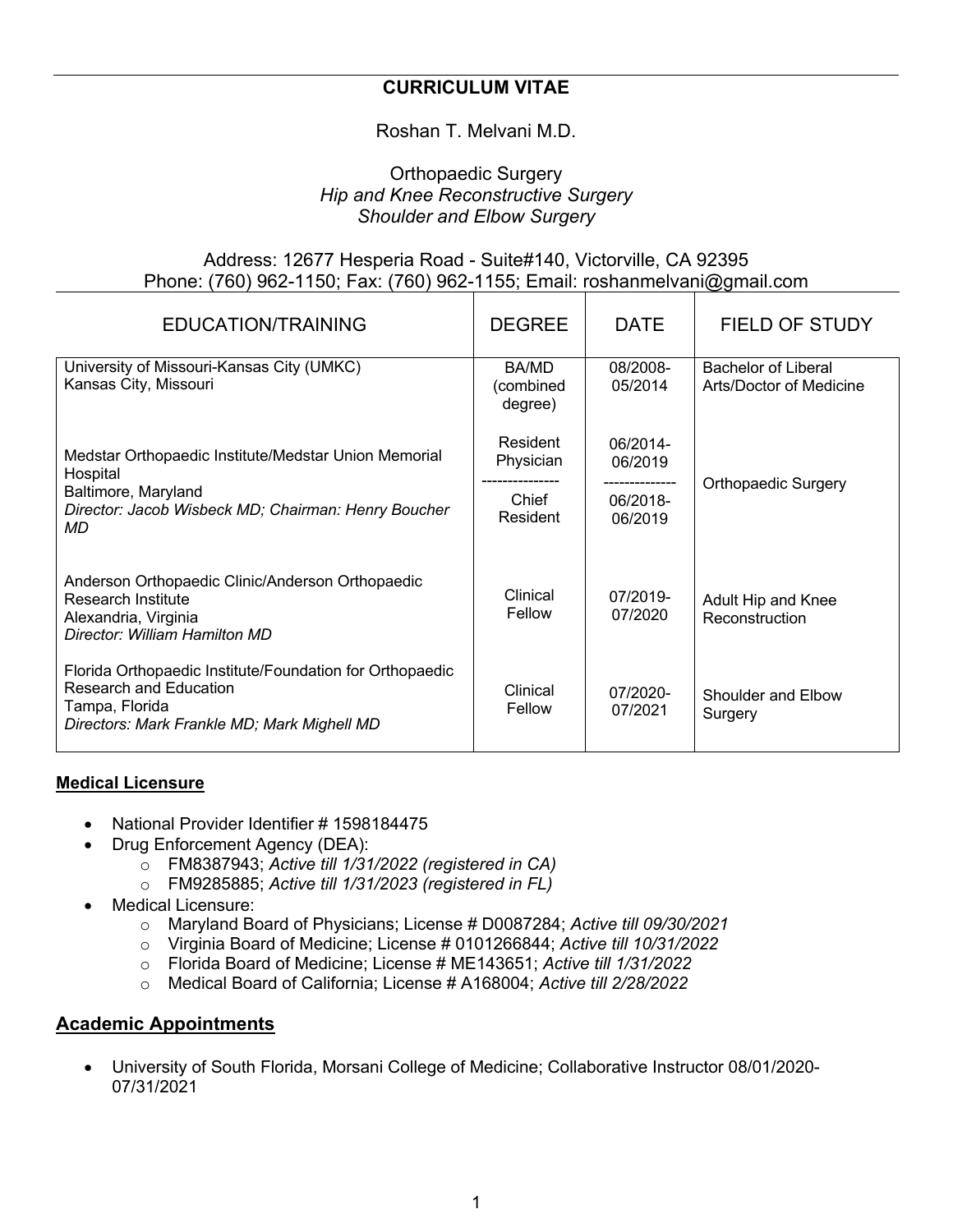## **Current Affiliations**

- Providence St. Mary Medical Center; Apple Valley, CA; 09/2021-present; Attending Surgeon
- Desert Valley Hospital; Victorville, CA; 09/2021-present; Attending Surgeon

## **Previous Affiliations**

- Inova Mount Vernon Hospital; Alexandria, VA; 07/2019-07/2020; Clinical Fellow
- Harborside Surgery Center; Oxon Hill, MD; 07/2019-07/2020; Clinical Fellow
- Tampa General Hospital; Tampa, FL; 07/2020-07/2020; Clinical Fellow
- Advent Health Carrollwood Hospital; Tampa, FL; 07/2020-07/2021; Clinical Fellow
- Florida Orthopaedic Institute Surgery Center; Tampa, FL; 07/2020-07/2021; Clinical Fellow
- BayCare Carillon Surgery Center; Tampa, FL; 11/2020-11/2022; Clinical Fellow

## **Board Certification**

- *American Board of Orthopaedic Surgery: Board Eligible*
	- o Part 1 (written examination) 7/11/2019 Pass
	- o Part 2 (oral examination) planned 7/2023
- *United States Medical Licensing Examination:* 
	- $\circ$  Step 1 8/10/2012 Pass
	- o Step 2 Clinical Knowledge 8/1/2013 Pass
	- $\circ$  Step 2 Clinical Skills 11/18/2013 Pass
	- $\circ$  Step 3 6/29/2015 Pass

# **Other Certifications**

- California Radiography and Fluoroscopy Supervisor and Operator Permit
	- o *License Number: RHD 00200596; Exp: 8/31/2023*
- *American Heart Association*
	- o Basic Life Support (eCard Code 205502187133); *Active till 03/2022*
	- o Advanced Cardiovascular Life Support (eCard Code 206502187159); *Active till 03/2022*

## **Professional Affiliations**

- 2021-present California Medical Society
- 2021-present San Bernardino County Medical Society
- 2019-present American Shoulder and Elbow Surgeons Fellow member
- 2019-present American Association of Hip and Knee Surgeons member
- 2014-present American Academy of Orthopaedic Surgery member
- 2016-2018 AO North America
- 2008-2014 American Medical Association

## **Leadership Positions/Activities**

- 2020-present Reviewer, Journal American Academy of Orthopaedic Surgeons
- 2019-present Reviewer, Journal of Shoulder and Elbow Surgery
- 2018-2019 Orthopaedic Performance Evaluation Committee– Union Memorial Hospital
	- 2018-2019 Orthopaedic Performance Improvement Committee– Union Memorial Hospital
	- 2018-2019 Orthopaedic Residency Council, Member Union Memorial Hospital
- 2016-2017 Orthopaedic Representative Medstar Graduate Medical Education Committee
- 2012-2014 Founder, Past President Orthopaedic Surgery Interest Group UMKC SOM
- 9/2013 Physical Exam Instructor Clinical Skills Course UMKC SOM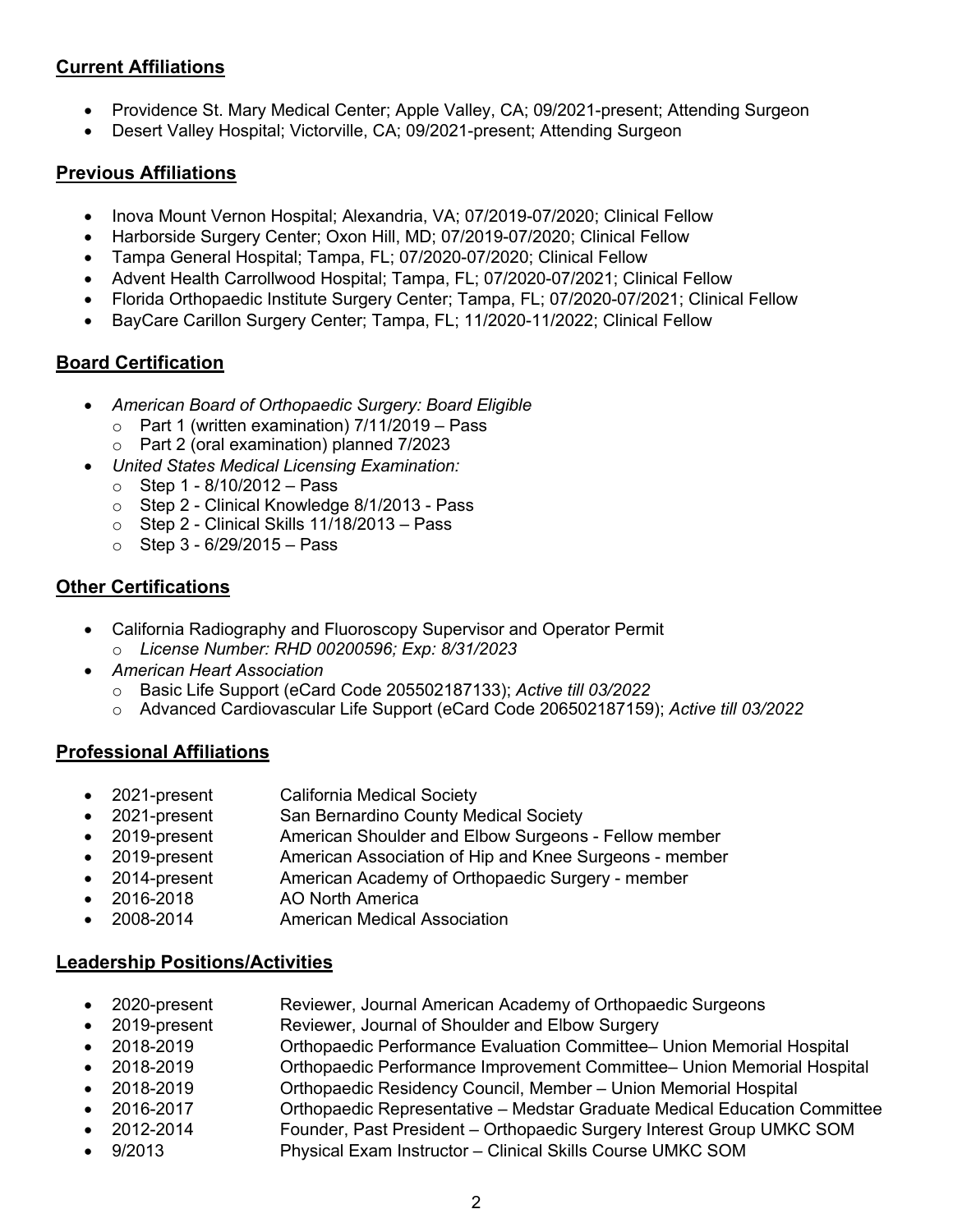- 2010-2013 Sigma Alpha Epsilon Fraternity, Member, Missouri Kappa Chi
	- 2010-2011 Standard and Ethics Board Sigma Alpha Epsilon Fraternity, Missouri Kappa Chi
	- 2009 Medical School Student Ambassador UMKC SOM

### **Volunteer Experiences**

- 2008-2014 Sojourner Free Health Clinic, Kansas City, MO
- 2009-2011 Alpha Phi Omega Fraternity Alpha Eta Chapter
- 2009-2011 Harvester's Community Food Network, Kansas City, MO

### **International Medical Mission Trips**

- 5/2017 Curtis National Hand Center Hand (Dr. Michael Murphy, M.D.), La Romana, Dominican Republic
- 6/2011 Global Medical Brigade (Dr. Timothy Little, M.D.), Tegucigalpa, Honduras

# **Honors/Scholarships**

- 6/2018 Roger H. Michael Research Award Medstar Union Memorial Hospital
- 8/2017 Baltimore Limb Deformity Course Scholarship Sinai Hospital of Baltimore
	- 7/2016 Resident Scholar American Orthopaedic Foot and Ankle Society
- 2009-2012 Dean's List University of Missouri-Kansas City

## **Published Manuscripts**

- Melvani R, Diaz M, Wilder, L, Christmas K, Simon P, Mighell M, Frankle, M. Improved Mechanical Fixation of an All-Polyethylene Glenoid Reduces Postoperative Radiolucent Lines – manuscript completed, pending submission to Journal of Shoulder and Elbow Surgery
- Gould H, Delaney NR, Parks BG, Melvani R, Hinton RY. Interference Screw Versus Suture Anchors for Femoral Fixation in Medial Patellofemoral Ligament Reconstruction: A Biomechanical Study. Orthopaedic Journal of Sports Medicine. March 2021. PMID 33763498.
- Lobão M, Melvani R, Abbasi P, Parks BG, Murthi AM. Dermal Allograft Superior Capsule Reconstruction Biomechanics and Kinematics. Journal of Shoulder Elbow Surgery. January 2021. PMID 33482371.
- Lobão M, Canham RB, Melvani R, Parks BG, Murthi AM. Synthetic Coracoclavicular Ligament Versus Coracoclavicular Suspensory Construct for Treatment of Acromioclavicular Dislocation: A Biomechanical Study. Journal of Shoulder Elbow Surgery. February 2020. PMID 32081633.
- Jones CM, Melvani R, Aziz KT, Parks B, Abassi P, Means KR, Jr. Contact Pressure Between Digital Flexors and Plates for Distal Radius Approaches. Journal of Wrist Surgery. February 2020. PMID 32025355.
- Lobão MA, Canham RB, Melvani R, Abboud JA, Parks BG, Murthi AM. Biomechanics of a Biodegradable Subacromial Balloon Spacer for Irreparable Superior Rotator Cuff Tears: Study of a Cadaveric Model. Journal of Bone and Joint Surgery. June 2019. PMID 31169580.
- Carpenter SR, Stroh DA, Melvani R, Parks BG, Camire LM, Murthi AM. Triceps repair: double row versus single row transosseous repair versus anchor repair: a biomechanical evaluation. Journal of Shoulder and Elbow Surgery. August 2018. PMID 30093233.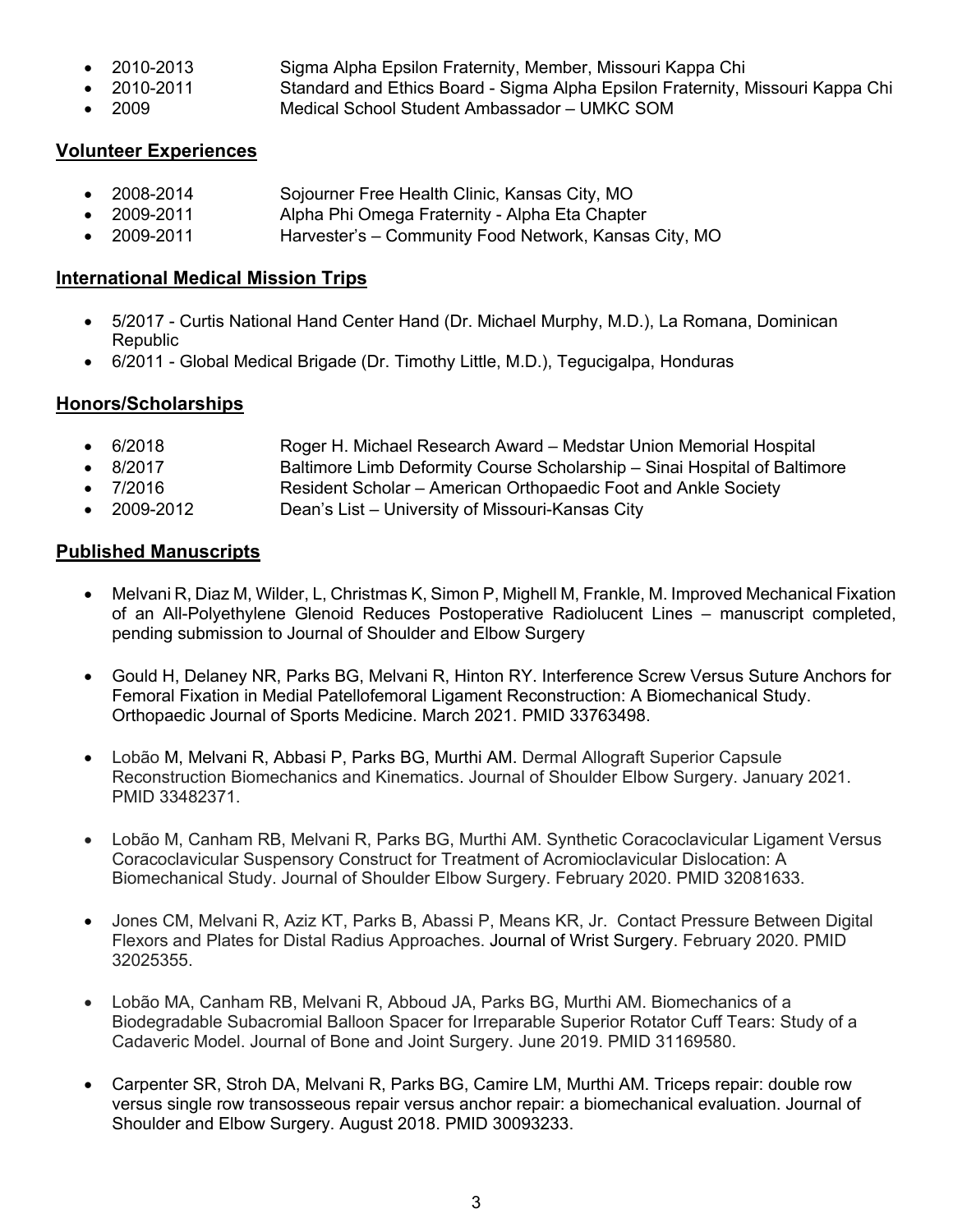- Atwater LC, Aynardi MC, Melvani R, Schon LC, Miller SD. Evaluating the safety of percutaneous dorsolateral talonavicular joint fixation in modified double arthrodesis: an anatomic study. Current Orthopaedic Practice. March 2018.
- Aynardi MC, Atwater LC, Melvani R, Parks BG, Paez AG, Miller SD. A mechanical analysis of a dual semitendinosus allograft versus achilles turndown for reconstruction of large segmental achilles defects. Clinical Orthopaedics and Related Research. 2017. PMID 28616759.
- Heller, A, Melvani, R, Thome, A, Leamon, J, Schwend, R. Predictors of variability in the length of surgery of posterior instrumented arthrodesis in patients with adolescent idiopathic scoliosis. Journal of Pediatric Orthopaedics. 2016. PMID 26849461.
- Johnson, MH, Melvani, R, Patel, NN, Cheng, CJ, Hutchison RJ. Radiographic indicators of a shared epiphysis in radial polydactyly. Hand. 2014. PMID 25191163.

#### **Textbook Chapters**

- Melvani R, Coraraton A, Hamilton WG. Is There an Optimal Place for Same Day Discharge: Hospital, ASC, or "Other"? *Outpatient Joint Replacement: Indications, Implementation and Surgical Management.* 1st ed. Springer Inc. In Press.
- Melvani RT, Giladi AM. Nerve Palsies and Tendons/Nerve Transfers for Injuries at or Distal to the Elbow. In: LaPorte DM, editor. Synopsis of Hand Surgery. 1 ed. New York: Thieme; 2021.
- Melvani R, Miller S. Revision Achilles Tendon Surgery. In: Berkowitz M, *Revision of the Foot and Ankle.* 1st ed. Springer Inc.
- Melvani R, Jones CM. Compartment Syndrome in the Upper Extremity. In: Eltorai A, Akelman E, *Orthopaedic Hand Trauma.* 1st ed. Wolters Kluwer Health.

### **Research Grants**

- Raymond M Curtis Research Grant
	- o Jones CM, Melvani R, Means KR, Jr. Effect of extended FCR approach on contact pressures between the flexor tendons and the distal edge of volar distal radius plates.

### **Poster/Podium Presentations**

- Frankle M, Melvani R, Haidamous G. Glenoid and Humeral Loosening Successful Strategies from North America
	- o *Presentation, Paris Shoulder Course 6/2021*
- Melvani R, Eyberg B, Christmas K, Mighell M. When and How to do a One-Stage Revision for Infection. o *Presentation, San Diego Shoulder Institute 6/2021*
- Melvani R, Diaz M, Wilder, L, Christmas K, Simon P, Frankle, M. Improved Mechanical Fixation of an All-Polyethylene Glenoid Reduces Postoperative Radiolucent Lines
	- o *Presentation, Foundation for Orthopaedic Research and Education Orthopaedic Research Day 6/2021*
	- o *e-Poster, American Shoulder and Elbow Surgeons Fellows Symposium 6/2021*
- Melvani R, Stoops T, Phillps J, Christmas K, Frankle M. Three Feared Complications after Reverse Arthroplasty: Do You Know How to Handle Them?
	- o *Presentation, American Academy of Orthopaedic Surgeons Webinar 5/2021*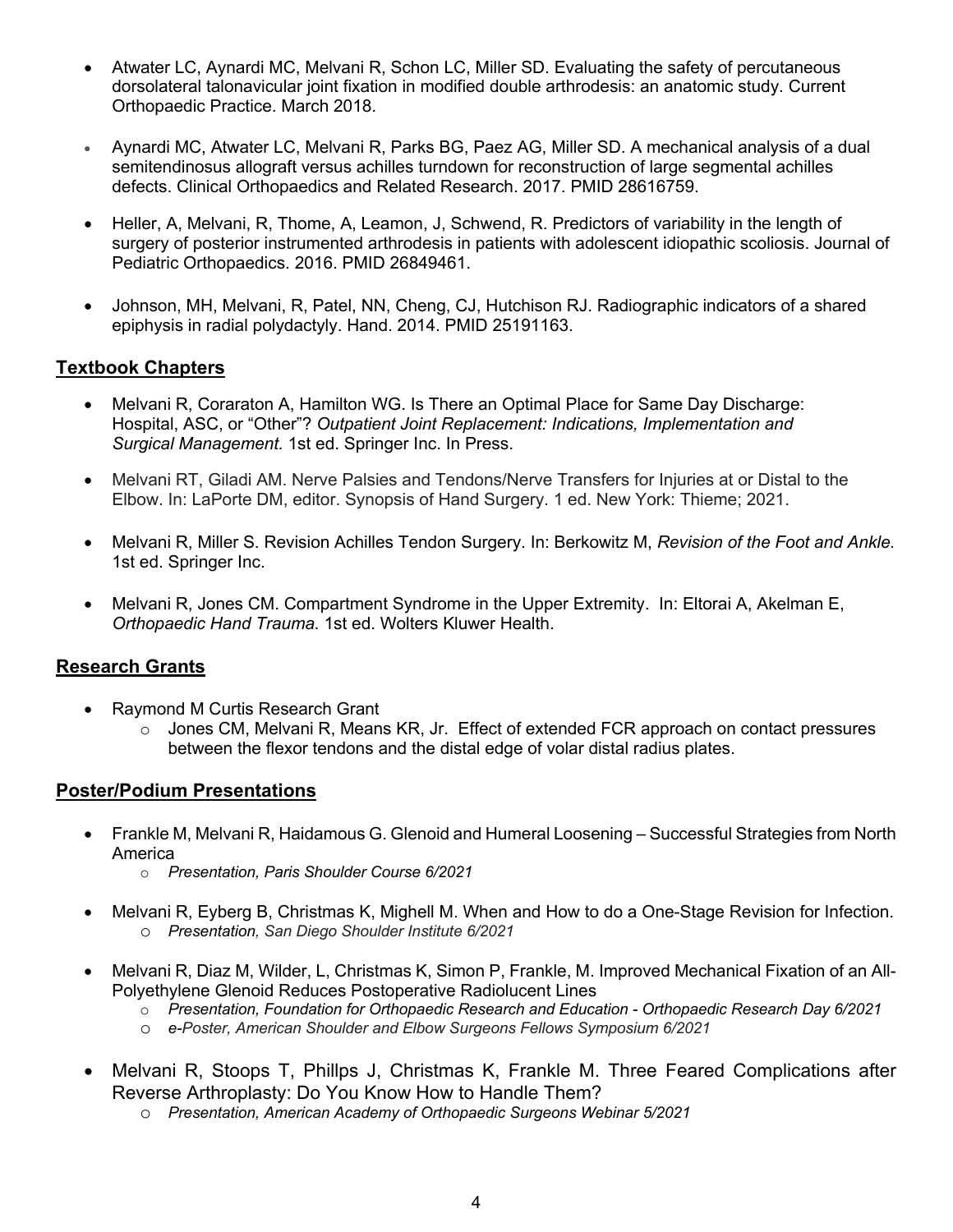- Melvani R, Christmas K, Mighell M. Proximal Humerus Fractures Replace (The Treatment of Upper and Lower Extremity Fractures: A Case-based Approach)
	- o *Presentation, Orthopaedics Today Hawaii 5/2021*
- Melvani R, Patel R, Christmas K, Mighell M. Open Reduction Internal Fixation versus Total Elbow Arthroplasty for the Elderly Distal Humerus Fractures - TEA (The Treatment of Upper and Lower Extremity Fractures: A Case-based Approach)
	- o *Presentation, Orthopaedics Today Hawaii 5/2021*
- Eyberg B, Melvani R, Ross J, Christmas K, Mighell M. Surgical Techniques from the Teacher: Subscapularis-on Total Shoulder Arthroplasty
	- o *Presentation, 27th Annual Tampa Shoulder Course; Arthroplasty & Sports 4/2021*
- Melvani R, Christmas K, Mighell M. Case Presentations and Debates: Proximal Humeral Fractures non-operative, ORIF, or Arthroplasty?
	- o *Presentation, 27th Annual Tampa Shoulder Course; Arthroplasty & Sports 4/2021*
- Melvani R, Christmas KC, Mighell M. How you manage with locked plates, 3 and 4 part fractures of the proximal humerus in elderly patients.
	- o *Presentation, Brazilian Shoulder and Elbow Online Course 4/2021*
- Melvani R, Patel R, Christmas KC, Mighell M. RE-LIVE Surgery, Technique of locked plating for proximal humeral fractures – pearls and pitfalls.
	- o *Presentation, Brazilian Shoulder and Elbow Online Course 4/2021*
- Melvani R, Patel R, Frankle M. Management of proximal humerus fracture (PHF): What is the best option? Four-part fracture-dislocation (Age > 65) (Plan: Reverse TSA)
	- o *Presentation, Columbian Society of Orthopaedic Surgery and Traumatology & Columbian Society Shoulder and Elbow 10/2020*
- Melvani R, Patel R, Frankle M. Revision Total Shoulder Arthroplasty Aseptic loosening of an anatomic total shoulder (Plan: Anatomic total shoulder revision)
	- o *Presentation, Columbian Society of Orthopaedic Surgery and Traumatology & Columbian Society Shoulder and Elbow 10/2020*
- Gould H, Melvani R, Hinton RY. "Interference Screw vs. Suture Anchors for Femoral Fixation in Medial Patellofemoral Ligament Reconstruction: A Biomechanical Study.
	- o *Poster, Medstar Health Research Symposium 5/2019*
- Labao M, Lankachandra M, Melvani R, Canham B, Myer GD, Parks BG, Abbasi P, Murthi AM. Biomechanics Pressure Analysis of Proximal Humeral Fracture Malunion.
	- o *Podium Presentation, 14th International Congress of Shoulder and Elbow Surgery 09/2019*
	- o *Poster, Orthopaedic Research Society 2/2019*
	- o *Poster, American Shoulder and Elbow Surgeons Annual Meeting 10/2019*
	- o *Poster, American Academy of Orthopaedic Surgeons Annual Meeting 3/2020*
- Canham RB, Melvani R, Lobão M, Parks BG, Cox RM, Abboud JA, Murthi AM. Evaluation of a biodegradable subacromial balloon spacer on glenohumeral joint biomechanics in the setting of irreparable superior rotator cuff tears.
	- o *Poster, International Society of Arthroscopy, Knee Surgery and Orthopaedic Sports Medicine 5/2019*
	- o *Podium Presentation, Arthroscopy Association of North America 4/2018*
	- o *Poster, Orthopaedic Research Society 3/2018*
	- o *Poster, American Academy of Orthopaedic Surgeons Annual Meeting 3/2018*
	- o *Podium Presentation, Maryland Orthopaedic Association 2/2018*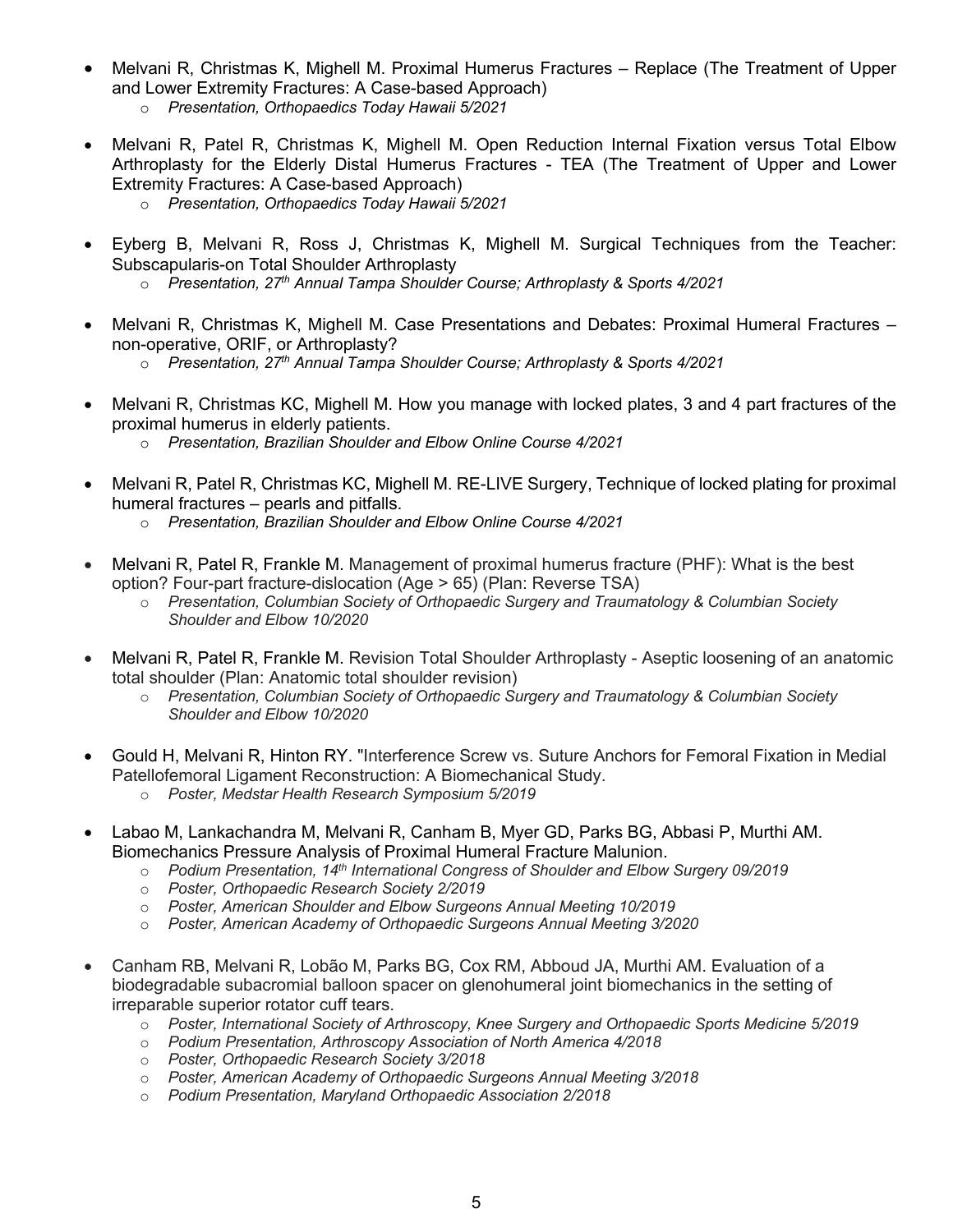- Canham RB, Melvani R, Parks BG, Murthi AM. A biomechanical analysis of two acromioclavicular joint reconstruction techniques: acromioclavicular LockDown device versus coracoclavicular high tensile strength tape reconstruction.
	- o *Poster, American Shoulder and Elbow Surgeons, Fellows Symposium 6/2017*
	- o *Podium presentation, American Academy of Orthopaedic Surgeons Annual Meeting 3/2018*
	- o *e-Poster, Maryland Orthopaedic Association 2/2018*
- Labao M, Lankachandra M, Melvani R, Canham B, Parks BG, Abbasi P, Murthi AM. Dermal Allograft Superior Capsule Reconstruction Biomechanics and Kinematics.
	- o *Podium Presentation, 14th International Congress of Shoulder and Elbow Surgery 09/2019*
	- o *Poster, Orthopaedic Research Society 2/2019*
	- o *Poster, American Shoulder and Elbow Surgeons Annual Meeting 10/2018*
	- o *Poster, American Shoulder and Elbow Surgeons, Fellows Symposium 6/2018*
	- o *e-Poster, Maryland Orthopaedic Association 2/2018*
- Jones CM, Melvani R, Means KR, Jr. Effect of extended FCR approach on contact pressures between FPL and distal edge of volar plate.
	- o *e-Poster, American Society for Surgery of the Hand Semi-annual meeting 1/2018*
	- o *Podium Presentation, the 35th Annual Wilgis Lectureship in Hand Surgery, The Curtis National Hand Center 6/2017*
	- o *Podium Presentation, 12th Annual Tri-City Hand/Upper Extremity Meeting 2/2017*
	- o *e-Poster, Maryland Orthopaedic Association 2/2017*
- Aynardi MC, Atwater L, Parks BG, Melvani R, Miller SD. Biomechanical analysis of a semitendinosus allograft versus achilles turndown for reconstruction of large segmental achilles defects.
	- o *Podium Presentation, American Orthopaedic Foot and Ankle Society Annual Meeting 2016*
- Atwater L, Aynardi MC, Melvani R, Schon LC, Miller SD. Evaluating the safety of percutaneous dorsolateral talonavicular joint fixation in modified double arthrodesis: an anatomic study.
	- o *Podium Presentation, American Orthopaedic Foot and Ankle Society Annual Meeting 2016*
- Canham RB, Stroh DA, Melvani R, Carpenter S, Murthi A. Triceps repair using double row suture anchor repair versus cruciate single row footprint transosseous repair: a biomechanical evaluation.
	- o *Poster, American Academy of Orthopaedic Surgeons Annual Meeting 3/2018*
	- o *Podium Presentation, Maryland Orthopaedic Association Annual Meeting 2/2017*
- Lind, AA., Knowlton, JQ., Johnson, MH., Reid, DY., Melvani, R., Sinclair, MR. The Effect of Persistent Toe Walking on the Skeletal Development of the Foot and Ankle.
	- o *e-Poster, Pediatric Orthopaedic Society of North America 4/2015 (Colin F. Mosley Scientific e-Poster Distinguished Achievement Award)*
- Thome, A., Melvani, R., Leamon, J., and Price MD, N. The long-term safety and effectiveness of combined anterior and posterior convex hemiepiphysiodesis in the setting of congenital scoliosis.
	- o *Podium presentation, American Academy of Pediatrics Annual Meeting 10/2014*
	- o *Poster, American College of Physicians Missouri Annual Meeting 9/2014*
	- o *Podium Presentation, Children's Mercy Hospital Spine Symposium 5/2014*
	- o *Poster, UMKC Health Sciences Student Research Summit 4/2014*
- Heller, A., Melvani, R., Thome, A., Leamon, J., and Schwend MD, R. Predictors of length of surgery in posterior instrumented arthrodesis for adolescent idiopathic scoliosis (AIS).
	- o *Podium presentation, American Academy of Pediatrics Annual Meeting 10/2014*